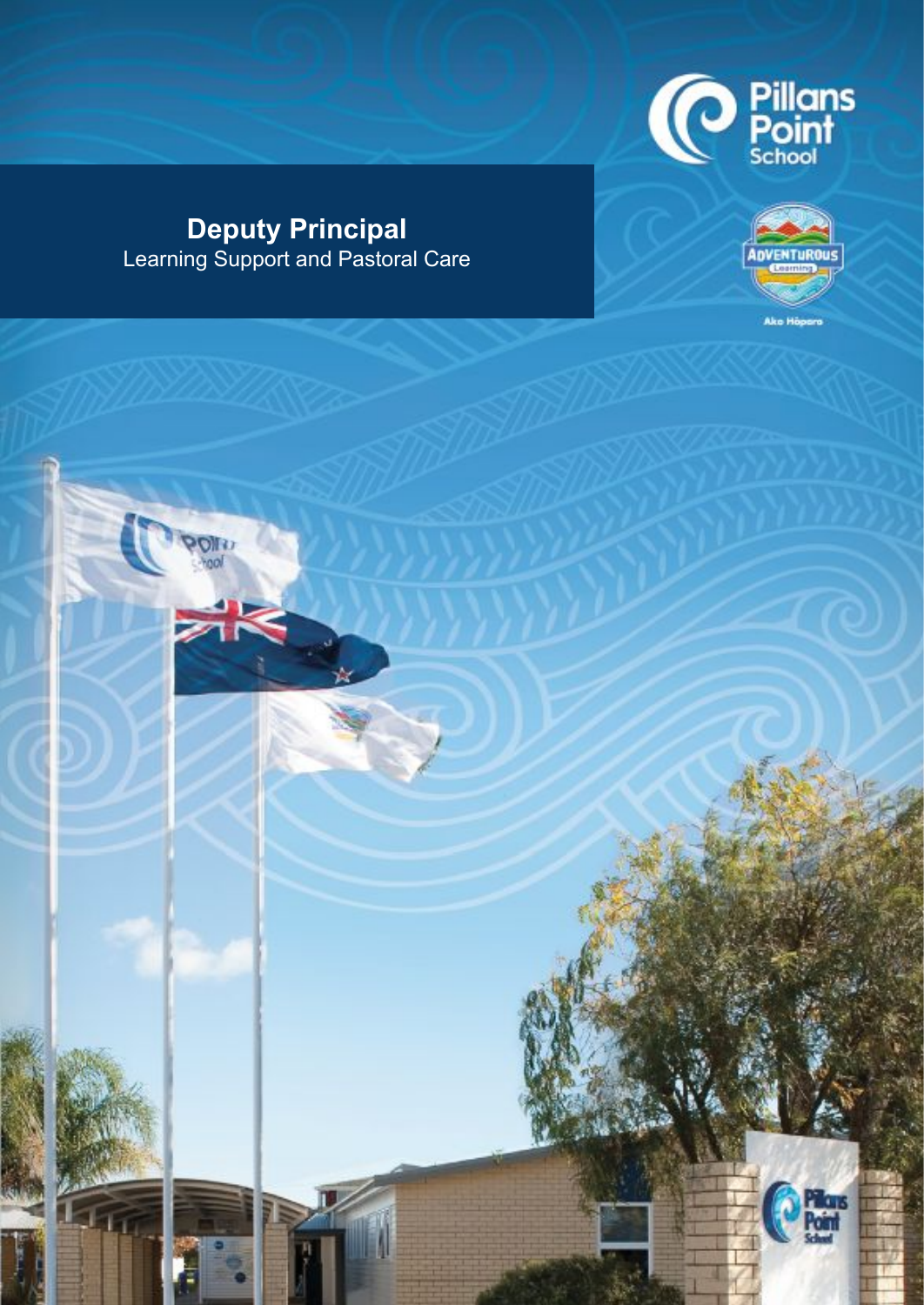

### **Deputy Principal - Pastroal Care and Learning Support**

**Responsible to:** Principal / Board of Trustees

**Working relationships:** School Leaders, Board of Trustees, Classroom teachers, support staff, students, parents, caregivers and outside providers.

#### **Specifications:**

- Non-negotiable requirements for this role include highly competent use of HERO student management system and the google suite, a sense of humour, dedication to colleagues and children alike and lastly, confidentiality beyond reproach.
- Uphold the school's vision, beliefs and values
- Undertake the components of this role description to a high level
- Meet the Interim Professional Standards for Deputy and Assistant Principals and the Practicing Teacher Criteria

#### **PERSONAL CHARACTERISTICS**

- Team player
- **High level of initiative**
- Can do attitude
- Relate positively to children, staff and community
- Logical thinker
- **Organised**
- Willing to undertake new learning
- **Proactive**
- Pride
- **Trustworthy**

#### **Remuneration: PTCA Scale + 5 MU**

#### **Primary Objectives**

1. **Culture:** Take a lead role in contributing to professional leadership that focuses the school culture and on enhancing teaching and learning.

2. **Pedagogy:** Take a lead role in creating a learning environment in which there is an expectation that all akonga/learners will experience success in their learning.

3. **Systems:** Create the systems and conditions in which staff and akonga/learners can function effectively and in which learning can occur.

4. **Partnerships and Networks:** Ensure that relationships and practices support teacher and student learning

5. **Other Responsibilities:** To lead aspects of Pastroal Care and Learning Support across the community.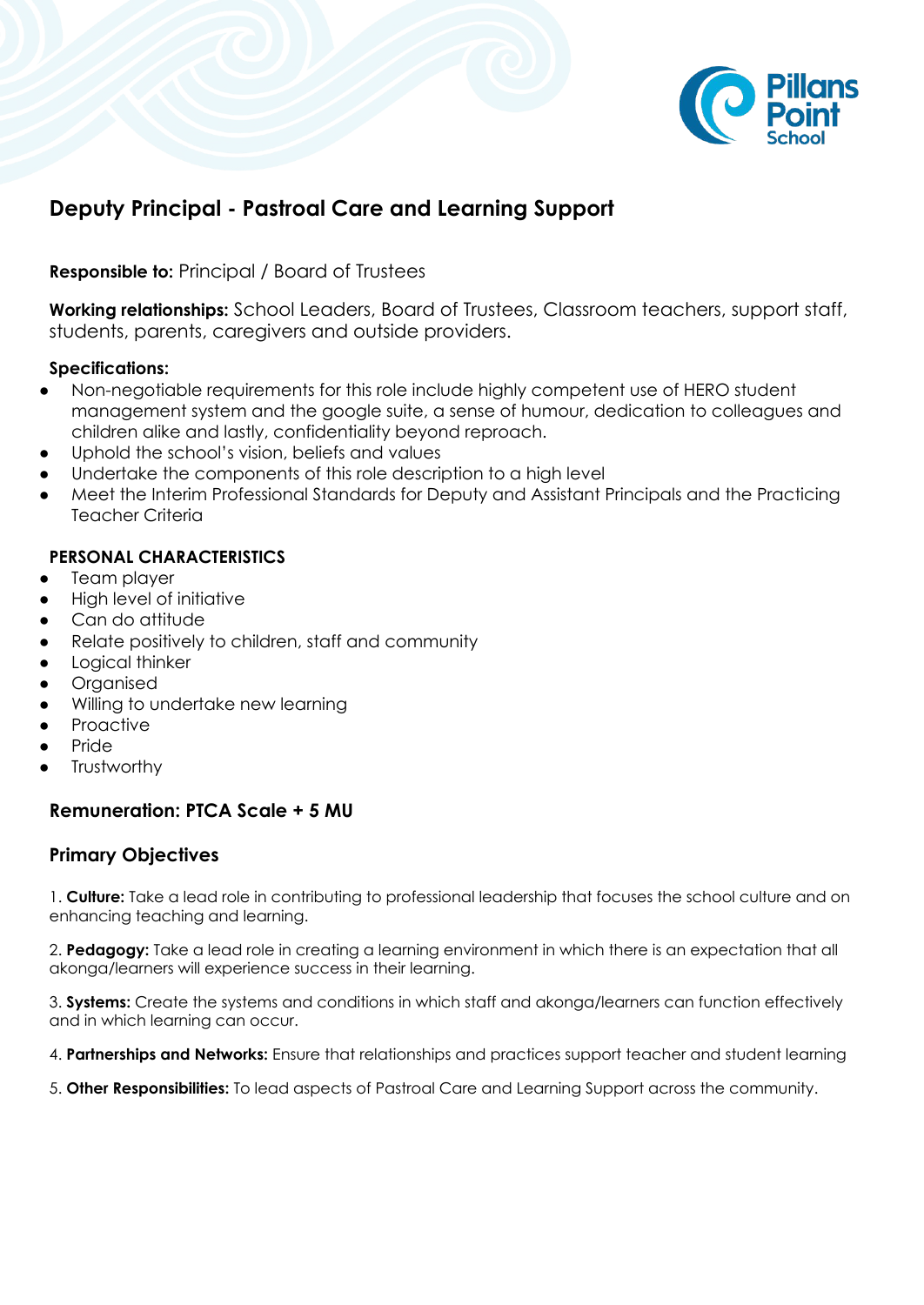## **Deputy Principal Professional Standards**